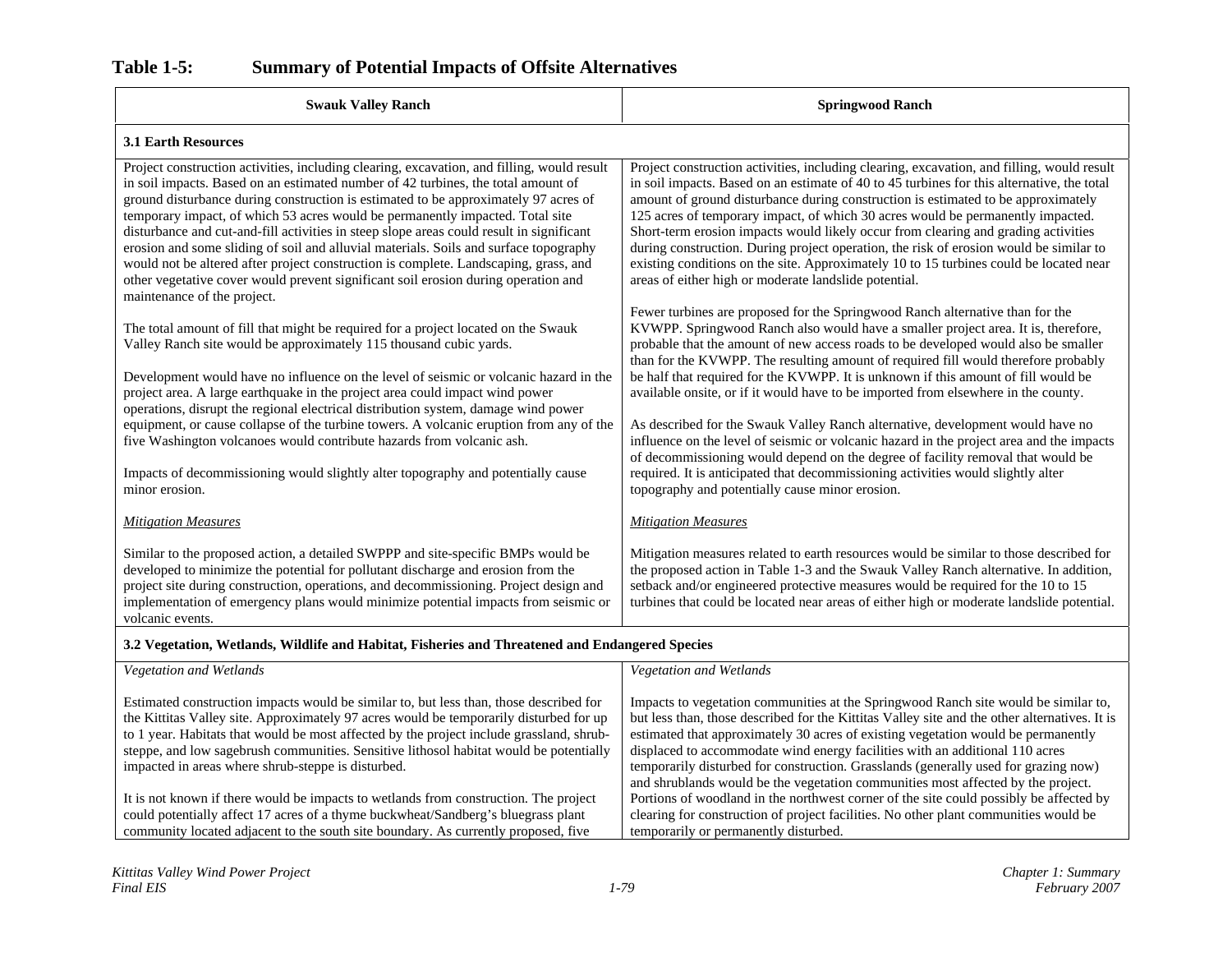$\blacksquare$ 

| <b>Swauk Valley Ranch</b>                                                                                                                                                                                                                                                                                                                                                                                   | <b>Springwood Ranch</b>                                                                                                                                                                                                                                                                                                                                                                                                                                             |
|-------------------------------------------------------------------------------------------------------------------------------------------------------------------------------------------------------------------------------------------------------------------------------------------------------------------------------------------------------------------------------------------------------------|---------------------------------------------------------------------------------------------------------------------------------------------------------------------------------------------------------------------------------------------------------------------------------------------------------------------------------------------------------------------------------------------------------------------------------------------------------------------|
| wind turbines would be located within the designated sensitive area.<br>Impacts from operations and maintenance activities would be similar to those<br>described for the proposed action. No impacts on wetlands are anticipated during<br>project operations if proper management practices are implemented.                                                                                              | Construction of access roads and collection cable routes through or near wetland areas<br>would be the two main activities affecting wetlands. Five wetlands lie in the northern<br>and western portions of the site and would be subject to temporary disturbance by<br>construction activity or displacement by permanent project facilities. The total area of<br>potential wetland impacts has not been determined.                                             |
| Wildlife and Habitat                                                                                                                                                                                                                                                                                                                                                                                        | Based on current available information, no impact on federal or state threatened,                                                                                                                                                                                                                                                                                                                                                                                   |
| Site-specific information for the Swauk Valley Ranch site is not available, but because                                                                                                                                                                                                                                                                                                                     | endangered, or sensitive plant species would be expected to occur as a result of the                                                                                                                                                                                                                                                                                                                                                                                |
| of its smaller scale, this alternative would be expected have less construction and                                                                                                                                                                                                                                                                                                                         | project.                                                                                                                                                                                                                                                                                                                                                                                                                                                            |
| operational impacts to wildlife habitat than the KVWPP, Wild Horse, or Desert Claim                                                                                                                                                                                                                                                                                                                         | Impacts from operation and maintenance activities would be similar to those described                                                                                                                                                                                                                                                                                                                                                                               |
| alternatives.                                                                                                                                                                                                                                                                                                                                                                                               | for the Kittitas Valley site.                                                                                                                                                                                                                                                                                                                                                                                                                                       |
| Wind plant construction could possibly affect birds through loss of habitat, disturbance                                                                                                                                                                                                                                                                                                                    | Wildlife and Habitat                                                                                                                                                                                                                                                                                                                                                                                                                                                |
| and displacement effects due to human presence, noise, and potential fatalities from                                                                                                                                                                                                                                                                                                                        | Wind plant construction could possibly affect birds through loss of habitat, disturbance                                                                                                                                                                                                                                                                                                                                                                            |
| construction equipment. Disturbance effects would be expected to occur only if the                                                                                                                                                                                                                                                                                                                          | and displacement effects due to human presence, noise, and potential fatalities from                                                                                                                                                                                                                                                                                                                                                                                |
| construction activity took place near an active nest or a foraging area. If this was the                                                                                                                                                                                                                                                                                                                    | construction equipment. Disturbance effects would be expected to occur only if the                                                                                                                                                                                                                                                                                                                                                                                  |
| case, breeding might be affected and foraging opportunities altered during the duration                                                                                                                                                                                                                                                                                                                     | construction activity took place near an active nest or a foraging area. If this was the                                                                                                                                                                                                                                                                                                                                                                            |
| of construction.                                                                                                                                                                                                                                                                                                                                                                                            | case, breeding might be affected and foraging opportunities altered during the duration                                                                                                                                                                                                                                                                                                                                                                             |
| Potential avian mortality during operation has not been calculated for this alternative,                                                                                                                                                                                                                                                                                                                    | of construction.                                                                                                                                                                                                                                                                                                                                                                                                                                                    |
| and would be dependent upon the number of turbines built and the use of the area by                                                                                                                                                                                                                                                                                                                         | Under this alternative it is estimated that there would be approximately 110 acres of                                                                                                                                                                                                                                                                                                                                                                               |
| avian species.                                                                                                                                                                                                                                                                                                                                                                                              | temporary impact to vegetation and 28 to 30 acres of permanent impact to vegetation.                                                                                                                                                                                                                                                                                                                                                                                |
| Mortality of individuals associated with vehicular traffic may also occur.                                                                                                                                                                                                                                                                                                                                  | Therefore, this alternative would have less impact to wildlife habitat than the KVWPP,                                                                                                                                                                                                                                                                                                                                                                              |
| <b>Fisheries</b>                                                                                                                                                                                                                                                                                                                                                                                            | and both the Wild Horse and the Desert Claim alternatives.                                                                                                                                                                                                                                                                                                                                                                                                          |
| The Swauk Valley Ranch alternative could have adverse affects on important fish<br>habitat and on Endangered, Threatened, Sensitive and Priority Species in the Yakima<br>River and Taneum Creek. Construction-related impacts, primarily delivery of sediment<br>to streams, would most likely occur even though required shoreline setbacks would<br>avoid construction disturbance close to the streams. | Potential avian mortality has not been calculated for this alternative, and would be<br>dependent upon the number of turbines built and the use of the area by avian species.<br>Given the location of this site lower in the valley and closer to sources of water,<br>fatality rates may not be comparable to either the Kittitas Valley, and the Desert Claim<br>or the Wild Horse alternatives; however, baseline studies would be needed to<br>determine this. |
| <b>Mitigation Measures</b>                                                                                                                                                                                                                                                                                                                                                                                  | Given the assumed higher incidence of bald eagle use of this site due to proximity to                                                                                                                                                                                                                                                                                                                                                                               |
| Similar to the proposed action, a detailed site-specific package of mitigation measures                                                                                                                                                                                                                                                                                                                     | the Yakima River and known winter use sites, the potential for bald eagle mortality                                                                                                                                                                                                                                                                                                                                                                                 |
| would be developed for the Swauk Valley Ranch alternative to minimize potential                                                                                                                                                                                                                                                                                                                             | under this alternative could be greater than described for the other alternatives.                                                                                                                                                                                                                                                                                                                                                                                  |
| impacts related to vegetation, wildlife, and fisheries. Mitigation measures could                                                                                                                                                                                                                                                                                                                           | Operation and maintenance activities could lead to avoidance of the area by mule deer.                                                                                                                                                                                                                                                                                                                                                                              |
| include, but would not be limited to, design features to avoid habitat areas and                                                                                                                                                                                                                                                                                                                            | It is possible, however, that they would become habituated to the turbines and continue                                                                                                                                                                                                                                                                                                                                                                             |
| minimize avian fatalities, construction BMPs, noxious and invasive weed control, nest                                                                                                                                                                                                                                                                                                                       | to use the area. Development would have little direct impact on elk, as there is little use                                                                                                                                                                                                                                                                                                                                                                         |
| avoidance during construction, habitat restoration, implementation of a monitoring                                                                                                                                                                                                                                                                                                                          | of the site by elk and the riparian areas along the Yakima River and Taneum Creek                                                                                                                                                                                                                                                                                                                                                                                   |
| plan, and provision of replacement habitat. In addition, the Swauk Valley Ranch                                                                                                                                                                                                                                                                                                                             | would be protected by existing regulations. Deer impacts would likely include                                                                                                                                                                                                                                                                                                                                                                                       |
| alternative would be likely to employ micro-siting techniques for specific turbine                                                                                                                                                                                                                                                                                                                          | disturbance and displacement impacts from construction activity.                                                                                                                                                                                                                                                                                                                                                                                                    |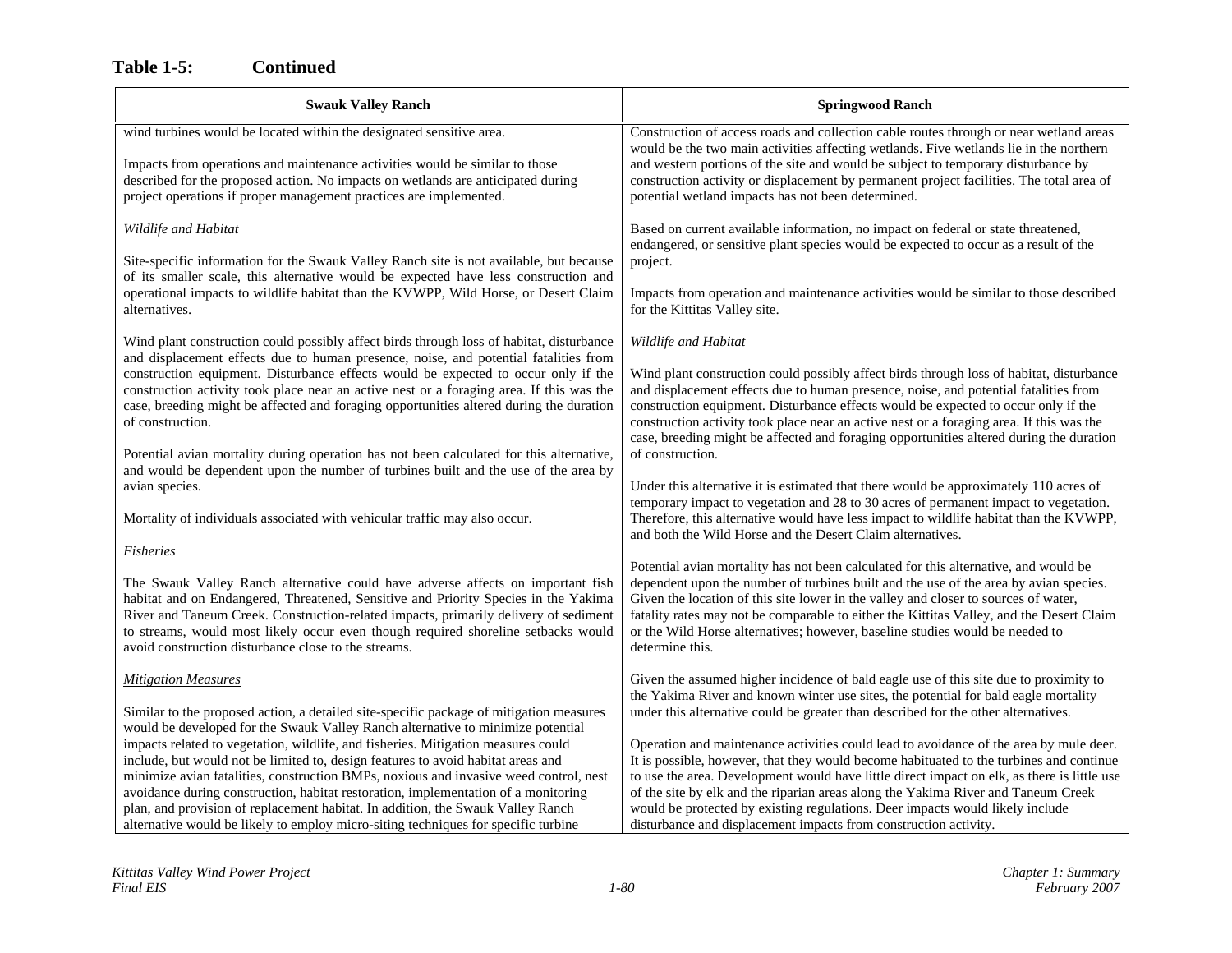| <b>Swauk Valley Ranch</b>                                                                     | <b>Springwood Ranch</b>                                                                                                                                                                                                                                                                                                                                                                                                                                                                                                                                                                                                                                                                                                                                                                                                                                                                                                                                                                                                                                                                                                                                                                                                                                                                                                                                                                                                                                                                                                                                                                                                                                                                                                                                                                                                                                                                                                                                                       |
|-----------------------------------------------------------------------------------------------|-------------------------------------------------------------------------------------------------------------------------------------------------------------------------------------------------------------------------------------------------------------------------------------------------------------------------------------------------------------------------------------------------------------------------------------------------------------------------------------------------------------------------------------------------------------------------------------------------------------------------------------------------------------------------------------------------------------------------------------------------------------------------------------------------------------------------------------------------------------------------------------------------------------------------------------------------------------------------------------------------------------------------------------------------------------------------------------------------------------------------------------------------------------------------------------------------------------------------------------------------------------------------------------------------------------------------------------------------------------------------------------------------------------------------------------------------------------------------------------------------------------------------------------------------------------------------------------------------------------------------------------------------------------------------------------------------------------------------------------------------------------------------------------------------------------------------------------------------------------------------------------------------------------------------------------------------------------------------------|
| placement to reduce wetland impacts by placing project facilities outside wetland<br>buffers. | Mortality of individuals associated with vehicular traffic may also occur.<br><b>Fisheries</b><br>The Springwood Ranch alternative has a higher potential to impact fish than the<br>KVWPP, or the Wild Horse and Desert Claim alternatives, and could have adverse<br>affects on important fish habitat, and on Endangered, Threatened, Sensitive and<br>Priority Species in both the Yakima River and Taneum Creek. Construction-related<br>impacts, primarily delivery of sediment to streams, would most likely occur, even<br>though required shoreline setbacks would avoid construction disturbance close to the<br>streams. Some of the turbine locations near the top of steep slopes above the Yakima<br>River or Taneum Creek have been identified as high erosion and/or landslide hazard<br>areas, posing a risk of sedimentation. These physical conditions represent localized<br>concerns for potential impacts to fish and fish habitat from construction disturbance.<br><b>Mitigation Measures</b><br>Mitigation measures would be similar to those described for the proposed action in<br>Table 1-3 and for the Swauk Valley Ranch alternative, above.<br>Further site-specific mitigation measures would be warranted in addition to the<br>standard BMPs because of localized concerns about physical conditions at the site.<br>This alternative would have a higher potential to impact fish than the other alternatives,<br>and could have adverse affects on important fish habitat and on Endangered,<br>Threatened, Sensitive and Priority Species in both the Yakima River and Taneum<br>Creek. Some of the turbine locations near the top of steep slopes above the Yakima<br>River or Taneum Creek have been identified as high erosion and/or landslide hazard<br>areas, posing a risk of sedimentation. The Springwood Ranch alternative would also be<br>likely to employ micro-siting techniques for specific turbine placement to reduce |
| <b>3.3 Water Resources</b>                                                                    | wetland impacts by placing project facilities outside wetland buffers.                                                                                                                                                                                                                                                                                                                                                                                                                                                                                                                                                                                                                                                                                                                                                                                                                                                                                                                                                                                                                                                                                                                                                                                                                                                                                                                                                                                                                                                                                                                                                                                                                                                                                                                                                                                                                                                                                                        |

| Impacts during construction of the Swauk Valley Ranch alternative could include          | Impacts during construction of the Springwood Ranch alternative could include         |
|------------------------------------------------------------------------------------------|---------------------------------------------------------------------------------------|
| sediment-laden surface runoff from ground disturbance and exposed soils. If not          | sediment-laden surface runoff from ground disturbance and exposed soils. If not       |
| properly mitigated, runoff from disturbed areas could adversely affect nearby surface    | properly mitigated, runoff from disturbed areas could adversely affect nearby surface |
| waters. Construction of the project would require delivery of water to the site for road | waters. In particular, six to eight of the presumed turbine locations (and their      |
| construction, concrete preparation, dust control, and other activities. Construction     | associated access roads) would be within approximately one-quarter mile of the        |
| activities would not result in any adverse impacts on local groundwater. The amount of   | Yakima River, near slopes marked with high erosion and landslide potential. Site      |
| water required would depend on the number of turbines and other facilities               | construction would have minimal impacts on groundwater. Runoff from disturbed         |
| constructed, and the total length of access roads. The overall impact on groundwater in  | areas would be infiltrated on site, resulting in a minor temporary increase in        |
| the project area is expected to be temporary and unlikely to affect water wells.         | groundwater recharge.                                                                 |
|                                                                                          |                                                                                       |
| Project operations and maintenance would result in no significant erosion or             | No analysis has been performed to determine the source or volume of water required    |
| sedimentation impacts on local surface waters. Operation of the project would require    | during construction activities.                                                       |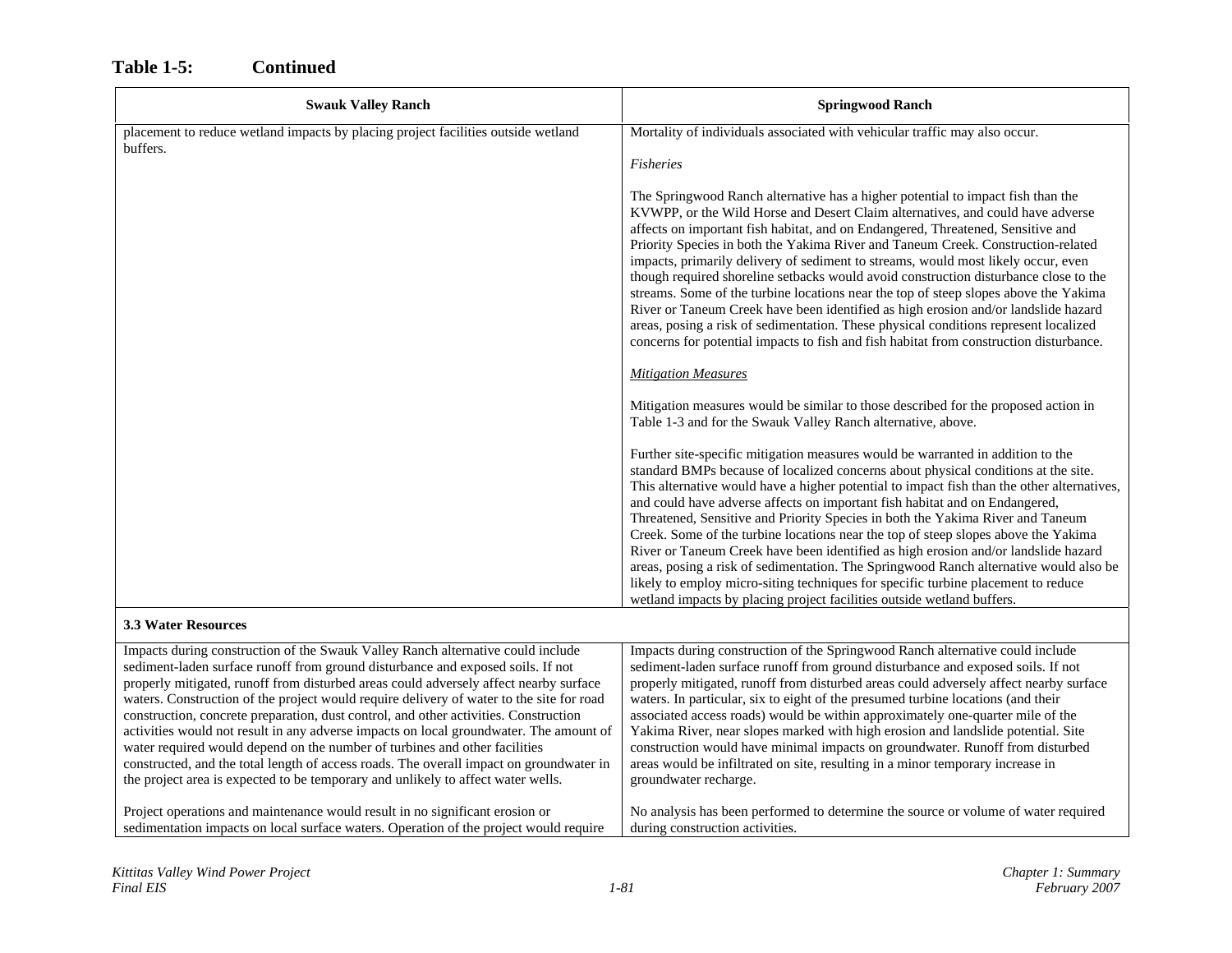| <b>Swauk Valley Ranch</b>                                                                                                                                                                                                                                                                                                                                                                                                                                                                                                                                                                                                                   | <b>Springwood Ranch</b>                                                                                                                                                                                                                                                                                                                                                                                                                                                                                                                                                                                                                                                                                                                                                                                                                                                |
|---------------------------------------------------------------------------------------------------------------------------------------------------------------------------------------------------------------------------------------------------------------------------------------------------------------------------------------------------------------------------------------------------------------------------------------------------------------------------------------------------------------------------------------------------------------------------------------------------------------------------------------------|------------------------------------------------------------------------------------------------------------------------------------------------------------------------------------------------------------------------------------------------------------------------------------------------------------------------------------------------------------------------------------------------------------------------------------------------------------------------------------------------------------------------------------------------------------------------------------------------------------------------------------------------------------------------------------------------------------------------------------------------------------------------------------------------------------------------------------------------------------------------|
| a domestic well to serve the limited needs of the O&M facility. No significant impacts<br>on groundwater supplies are expected because of facility operations.<br>Impacts on water resources from decommissioning of the project would be similar to<br>those described for construction.<br>Mitigation Measures<br>Similar to the proposed action, a detailed SWPPP would be developed to minimize the<br>potential for pollutant discharge from the project site during construction, operations,<br>and decommissioning. As part of the project a licensed well driller would install a<br>potable water well to serve the O&M facility. | Operation of a wind energy project would have minimal influence on existing surface<br>water runoff patterns for Springwood Ranch. Therefore, long-term operation would not<br>result in significant impacts on surface water resources. Operation of the project would<br>likely have minimal long-term impacts on groundwater. Impervious surfaces<br>associated with turbines, roads, and buildings would result in a minor increase in<br>surface runoff volume, some of which could translate into a minor increase in<br>groundwater recharge. Water demands for project operation would likely be filled<br>through construction of a domestic well and would have no impact on groundwater<br>supply.<br>Impacts on water resources from decommissioning of the project would be similar to<br>those described for construction.<br><b>Mitigation Measures</b> |
|                                                                                                                                                                                                                                                                                                                                                                                                                                                                                                                                                                                                                                             | Mitigation measures related to water resources would be similar to those described for<br>the proposed action in Table 1-3 and the Swauk Valley Ranch alternative. Additional<br>site specific mitigation measures would be warranted for the six to eight turbines (and<br>their associated access roads) that would be located within one-quarter mile of the<br>Yakima River, near slopes marked with high erosion and landslide potential. These<br>measures could include setback distances for structures, infiltration systems, detention<br>ponds, and additional sediment and erosion control BMPs.                                                                                                                                                                                                                                                           |
| 3.4 Health and Safety                                                                                                                                                                                                                                                                                                                                                                                                                                                                                                                                                                                                                       |                                                                                                                                                                                                                                                                                                                                                                                                                                                                                                                                                                                                                                                                                                                                                                                                                                                                        |
| The types of health and safety impacts described for the proposed action would be<br>similar for all alternatives.                                                                                                                                                                                                                                                                                                                                                                                                                                                                                                                          | The types of health and safety impacts possible would be similar for all alternatives.<br>Because the Springwood Ranch alternative is an overall smaller proposal, with fewer                                                                                                                                                                                                                                                                                                                                                                                                                                                                                                                                                                                                                                                                                          |
| Because the Swauk Valley Ranch alternative is an overall smaller proposal, with fewer<br>turbines and fewer miles of access roads, it may present a lower fire and explosion risk<br>during both construction and operation compared to the proposed action.                                                                                                                                                                                                                                                                                                                                                                                | turbines, and fewer miles of access roads, it may present a lower fire and explosion<br>risk during both construction and operation compared to the proposed project.<br>Similar to the Swauk Valley Ranch alternative, detailed analyses of potential shadow-                                                                                                                                                                                                                                                                                                                                                                                                                                                                                                                                                                                                         |
| Detailed analyses of potential shadow-flicker impacts were not performed for the<br>hypothetical layout for the Swauk Valley Ranch alternative. It is expected, however,<br>that based on the hypothetical layout, some residences concentrated along the Yakima<br>River and to the south of the proposed site could be exposed to shadow-flicker (based<br>on a 2,000-foot distance threshold).                                                                                                                                                                                                                                           | flicker impacts were not performed, but based on the hypothetical layout, some<br>residences on the eastern edge of Sunlight Waters would be exposed to shadow-flicker<br>(assuming a 2,000-foot distance threshold).<br><b>Mitigation Measures</b>                                                                                                                                                                                                                                                                                                                                                                                                                                                                                                                                                                                                                    |
| <b>Mitigation Measures</b><br>Similar to the proposed action, a package of site-specific mitigation measures related<br>to health and safety would be developed for the Swauk Valley Ranch alternative. For<br>both the construction and operations phases of the project, a fire and explosion risk<br>management plan would be developed and measures to reduce potential releases of<br>hazardous materials and limit risks from electrical hazards would be implemented.                                                                                                                                                                | Mitigation measures would be similar to those described for the proposed action in<br>Table 1-3 and for the Swauk Valley Ranch alternative, above. Site-specific measures to<br>minimize shadow-flicker effects could be implemented by potentially affected property<br>owners of Sunlight Water.                                                                                                                                                                                                                                                                                                                                                                                                                                                                                                                                                                     |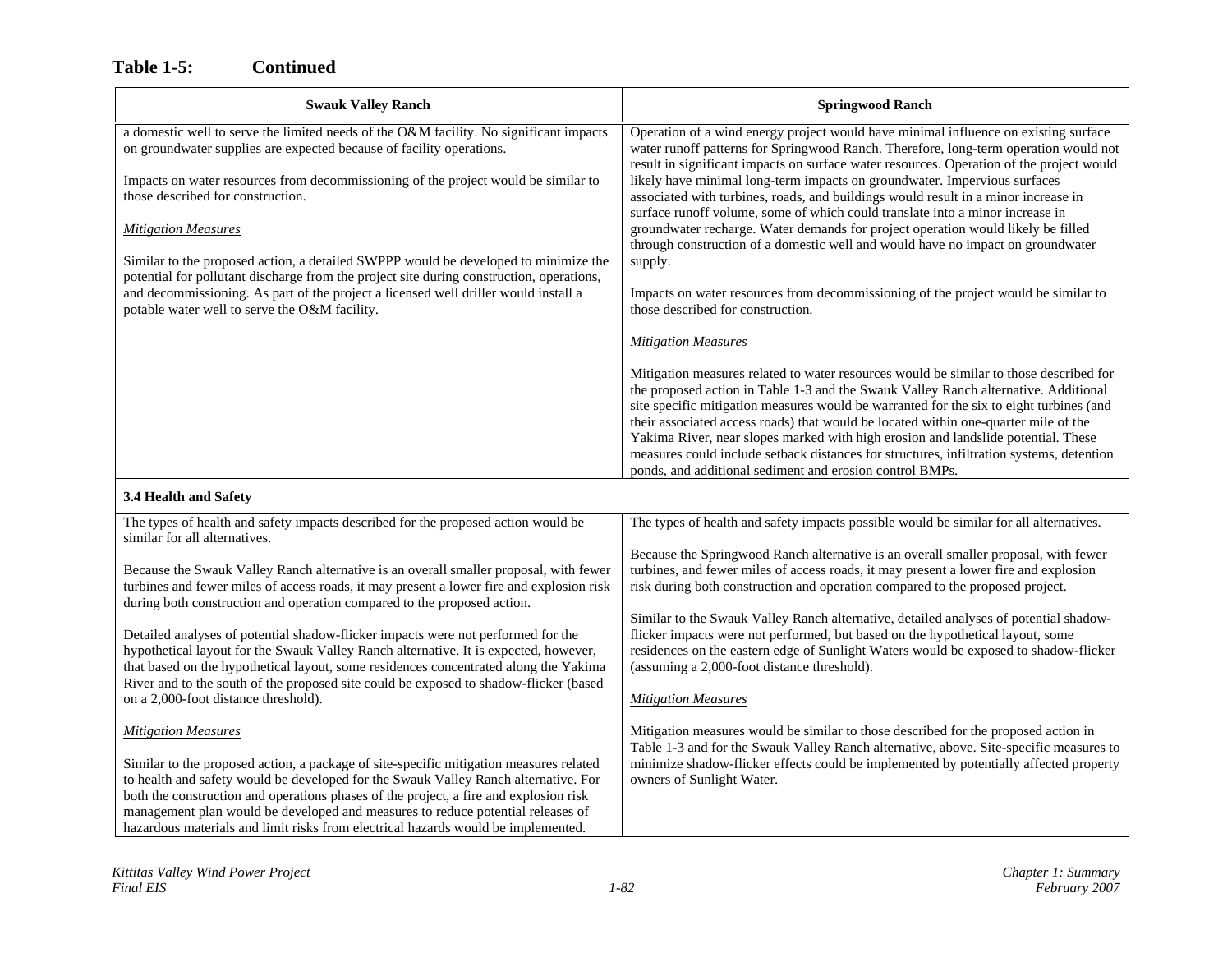| <b>Swauk Valley Ranch</b>                                                                                                                                                                                                                                                                                                                                                                                                                                                                                                                                                                                                                                                                                                                                                                                                                                                                                                                | <b>Springwood Ranch</b>                                                                                                                                                                                                                                                                                                                                                                                                                                                                                                                                                                                                                                                                                                                                                                  |
|------------------------------------------------------------------------------------------------------------------------------------------------------------------------------------------------------------------------------------------------------------------------------------------------------------------------------------------------------------------------------------------------------------------------------------------------------------------------------------------------------------------------------------------------------------------------------------------------------------------------------------------------------------------------------------------------------------------------------------------------------------------------------------------------------------------------------------------------------------------------------------------------------------------------------------------|------------------------------------------------------------------------------------------------------------------------------------------------------------------------------------------------------------------------------------------------------------------------------------------------------------------------------------------------------------------------------------------------------------------------------------------------------------------------------------------------------------------------------------------------------------------------------------------------------------------------------------------------------------------------------------------------------------------------------------------------------------------------------------------|
| Also, minimum setbacks for project facilities from nearby residences and public roads,<br>as well as other safety measures, would be established to minimize risks from ice<br>throw, tower collapse, and blade throw.                                                                                                                                                                                                                                                                                                                                                                                                                                                                                                                                                                                                                                                                                                                   |                                                                                                                                                                                                                                                                                                                                                                                                                                                                                                                                                                                                                                                                                                                                                                                          |
| Site-specific measures to minimize shadow-flicker effects could be implemented at the<br>option of potentially affected property owners along the Yakima River and to the south<br>of the proposed site. Because this alternative would be smaller than the proposed<br>action, and would represent fewer health and safety risks, application of health and<br>safety mitigation measures might not need to be as physically wide spread as under the<br>proposed action.                                                                                                                                                                                                                                                                                                                                                                                                                                                               |                                                                                                                                                                                                                                                                                                                                                                                                                                                                                                                                                                                                                                                                                                                                                                                          |
| 3.5 Energy and Natural Resources                                                                                                                                                                                                                                                                                                                                                                                                                                                                                                                                                                                                                                                                                                                                                                                                                                                                                                         |                                                                                                                                                                                                                                                                                                                                                                                                                                                                                                                                                                                                                                                                                                                                                                                          |
| Specific data for energy and natural resource use are not available for this alternative,<br>however the types of resources used would be similar to those used in the Kittitas<br>Valley alternative, since it is also a wind power plant construction project. Based on<br>estimated construction of 42 turbines under this alternative, use of natural resources for<br>construction, operations, and maintenance is expected to be less than the Kittitas<br>Valley, Wild Horse and Desert Claim alternatives and similar to the Springwood<br>Ranch alternative. The project would generate 21 aMW of electricity annually and<br>would increase the availability of renewable energy in the Pacific Northwest.                                                                                                                                                                                                                     | Specific data for energy and natural resource use are not available for this alternative,<br>however the types of resources used would be similar to those used in the Kittitas<br>Valley alternative, since it is also a wind power plant construction project. Based on<br>construction of 40 to 45 turbines under this alternative, use of natural resources for<br>construction, operations, and maintenance is expected to be less than the Wild Horse,<br>Kittitas Valley, and Desert Claim alternatives. The project would generate 20 to 25<br>aMW of electricity annually and would increase the availability of renewable energy in<br>the Pacific Northwest.                                                                                                                  |
| <b>Mitigation Measures</b>                                                                                                                                                                                                                                                                                                                                                                                                                                                                                                                                                                                                                                                                                                                                                                                                                                                                                                               | <b>Mitigation Measures</b>                                                                                                                                                                                                                                                                                                                                                                                                                                                                                                                                                                                                                                                                                                                                                               |
| Mitigation measures related to energy conservation for Swauk Valley Ranch would be<br>the same as those described for the proposed action (see Table 1-3).                                                                                                                                                                                                                                                                                                                                                                                                                                                                                                                                                                                                                                                                                                                                                                               | Mitigation measures related to energy conservation for Springwood Ranch would be<br>the same as those described for the proposed action (see Table 1-3).                                                                                                                                                                                                                                                                                                                                                                                                                                                                                                                                                                                                                                 |
| 3.6 Land Use and Recreation                                                                                                                                                                                                                                                                                                                                                                                                                                                                                                                                                                                                                                                                                                                                                                                                                                                                                                              |                                                                                                                                                                                                                                                                                                                                                                                                                                                                                                                                                                                                                                                                                                                                                                                          |
| Potential direct impacts include conversion of rural lands to utility-related uses. The<br>project would permanently alter 53 acres on the site to accommodate project facilities<br>including turbine tower foundations, access roads, underground and overhead<br>transmission lines, substations, operating and maintenance center and other supporting<br>facilities. This permanent conversion of rangeland uses to wind energy production<br>would result in an unavoidable impact. Construction activities could temporarily<br>interfere with existing rangeland uses and grazing operations. Cattle or other livestock<br>would need to be removed from the most intensive construction areas. Construction<br>activities could affect the use and enjoyment of recreational activities such as hunting<br>and hiking in the project area. Some wind turbines may be visible from I-90 and<br>portions of the John Wayne Trail. | Approximately 30 acres of grasslands would be converted to wind energy facility use,<br>with existing grazing activity being temporarily displaced or disturbed. Wind turbines<br>would be greater in scale than nearby rural residential uses, but are not more intensive<br>than other resource activities in terms of noise and land use impacts. The overall direct<br>effect of the project on land use patterns is not likely to be significant because wind<br>production is generally seen as compatible with rural resource uses. In addition, the<br>project would not attract supporting land uses, generate more development,<br>significantly increase traffic, or increase demand for commercial, industrial, or housing<br>services nearby.<br><b>Mitigation Measures</b> |
| Mitigation Measures                                                                                                                                                                                                                                                                                                                                                                                                                                                                                                                                                                                                                                                                                                                                                                                                                                                                                                                      | Mitigation measures would be similar to those described for the proposed action in                                                                                                                                                                                                                                                                                                                                                                                                                                                                                                                                                                                                                                                                                                       |
| Similar to the mitigation proposed for the proposed action in Table 1-3, livestock<br>would be removed from the area during construction, and after construction, disturbed<br>areas would be returned as closely as possible to their original state.                                                                                                                                                                                                                                                                                                                                                                                                                                                                                                                                                                                                                                                                                   | Table 1-3 and for the Swauk Valley Ranch alternative, above.                                                                                                                                                                                                                                                                                                                                                                                                                                                                                                                                                                                                                                                                                                                             |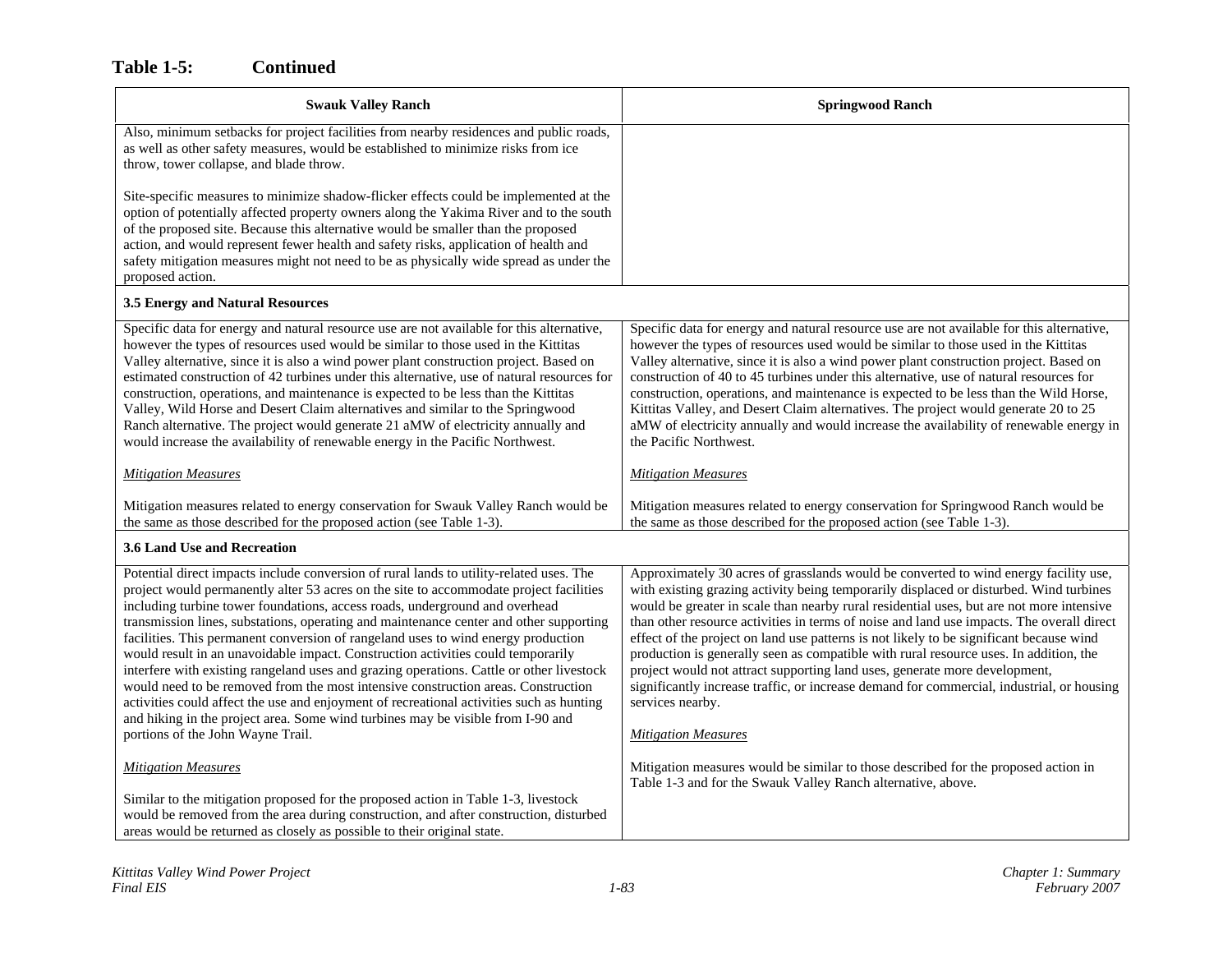| <b>Swauk Valley Ranch</b>                                                                                                                                                                                                                                                                                                                                                                                                                                                                                                                                                             | <b>Springwood Ranch</b>                                                                                                                                                                                                                                                                                                                                                                                                                                                                                                                                          |
|---------------------------------------------------------------------------------------------------------------------------------------------------------------------------------------------------------------------------------------------------------------------------------------------------------------------------------------------------------------------------------------------------------------------------------------------------------------------------------------------------------------------------------------------------------------------------------------|------------------------------------------------------------------------------------------------------------------------------------------------------------------------------------------------------------------------------------------------------------------------------------------------------------------------------------------------------------------------------------------------------------------------------------------------------------------------------------------------------------------------------------------------------------------|
| 3.7 Socioeconomics                                                                                                                                                                                                                                                                                                                                                                                                                                                                                                                                                                    |                                                                                                                                                                                                                                                                                                                                                                                                                                                                                                                                                                  |
| Impacts from construction of the Swauk Valley Ranch alternative on population,<br>housing, and economics would be similar to, but less than, the proposed action<br>described above. Construction jobs created by the project would result in short-term<br>benefits to overall County and regional employment.<br>Operation of the proposed project is expected to require between 12 and 20 full-time<br>employees, resulting in long-term benefits to overall County employment. However,<br>given that this site would accommodate only 42 turbines, a more realistic estimate of | Impacts from construction of the Springwood Ranch alternative on population,<br>housing, and economics would be similar to, but less than, the proposed action<br>described above. The project would employ an estimated 150 workers during the<br>construction phase. Non-local workers would most likely seek temporary housing<br>during construction, and impacts are not expected to be significant. Spending on labor<br>and materials would indirectly result in additional jobs, and total labor income would<br>increase during the construction phase. |
| operations personnel would be on the order of between 6 to 10 fulltime employees.<br>Decommissioning impacts would be similar to, but less than, those described for the<br>proposed action above because this alternative would be a smaller project overall.                                                                                                                                                                                                                                                                                                                        | Operation of the proposed project is expected to require 10 full-time employees.<br>Economic impacts during operations would include an estimated \$315,000 in labor<br>income and \$700,000 in other value added per year.                                                                                                                                                                                                                                                                                                                                      |
| <b>Mitigation Measures</b>                                                                                                                                                                                                                                                                                                                                                                                                                                                                                                                                                            | Decommissioning impacts would be similar to, but less than, those described for the<br>proposed action above because this alternative would be a smaller project overall.                                                                                                                                                                                                                                                                                                                                                                                        |
| No mitigation measures relating to social and economic conditions have been<br>identified for Swauk Valley Ranch alternative.                                                                                                                                                                                                                                                                                                                                                                                                                                                         | <b>Mitigation Measures</b>                                                                                                                                                                                                                                                                                                                                                                                                                                                                                                                                       |
|                                                                                                                                                                                                                                                                                                                                                                                                                                                                                                                                                                                       | No mitigation measures relating to social and economic conditions have been<br>identified for the Springwood Ranch alternative.                                                                                                                                                                                                                                                                                                                                                                                                                                  |
| <b>3.8 Cultural Resources</b>                                                                                                                                                                                                                                                                                                                                                                                                                                                                                                                                                         |                                                                                                                                                                                                                                                                                                                                                                                                                                                                                                                                                                  |
| No recorded archaeological sites are located within the boundaries of the Swauk<br>Valley Ranch site; however, eleven recorded sites are known to exist within a 1-mile<br>radius of the site. Ground-disturbing activity during construction could potentially<br>uncover prehistoric archaeological sites.                                                                                                                                                                                                                                                                          | Construction activities could destroy artifacts or structures or disturb relationships<br>among artifacts and their context; however, it is not known how many of the seven<br>identified resources would be subject to direct impacts from project construction.<br>Because one of the cultural resources is a prehistoric trail that reportedly crossed<br>through the middle of the property, it is possible the trail route would intersect multiple                                                                                                         |
| No direct impacts on any known cultural resources would occur during normal<br>operation and maintenance of the project. There would be no increase in the potential<br>for disturbance and/or removal of artifacts from cultural resource sites.                                                                                                                                                                                                                                                                                                                                     | elements of a wind energy project on this site. The two prehistoric resources and the<br>historic resources associated with railroad and irrigation activities are likely to be<br>located near the Yakima River and would not likely be subject to direct impacts.                                                                                                                                                                                                                                                                                              |
| Decommissioning the project at the end of its useful life also poses the potential for<br>further impacts if decommissioning activities stray beyond the perimeters of the pre-<br>existing disturbance zones used during construction.                                                                                                                                                                                                                                                                                                                                               | No direct impacts on any known cultural resources would occur during normal<br>operation and maintenance of the project. There would be no increase in the potential<br>for disturbance and/or removal of artifacts from cultural resource sites.                                                                                                                                                                                                                                                                                                                |
| <b>Mitigation Measures</b><br>Mitigation measures related to cultural resources would be similar to those proposed                                                                                                                                                                                                                                                                                                                                                                                                                                                                    | Indirect impacts to cultural resources would primarily involve changes to the visual<br>context of the resources and to a number of the 30 cultural resources that have been<br>identified in the area surrounding the Springwood Ranch.                                                                                                                                                                                                                                                                                                                         |
| by the Applicant for the proposed action in Table 1-3. A qualified archaeologist would<br>monitor the ground-disturbing activities. Any affected Tribal Nation would be notified<br>prior to ground disturbing activities, and would be invited to have representatives<br>present during such activities. If intact archaeological resources or human burials were<br>encountered during construction, activities that could further disturb the deposits                                                                                                                            | Decommissioning the project at the end of its useful life also poses the potential for<br>further impacts if decommissioning activities stray beyond the perimeters of the pre-<br>existing disturbance zones used during construction.                                                                                                                                                                                                                                                                                                                          |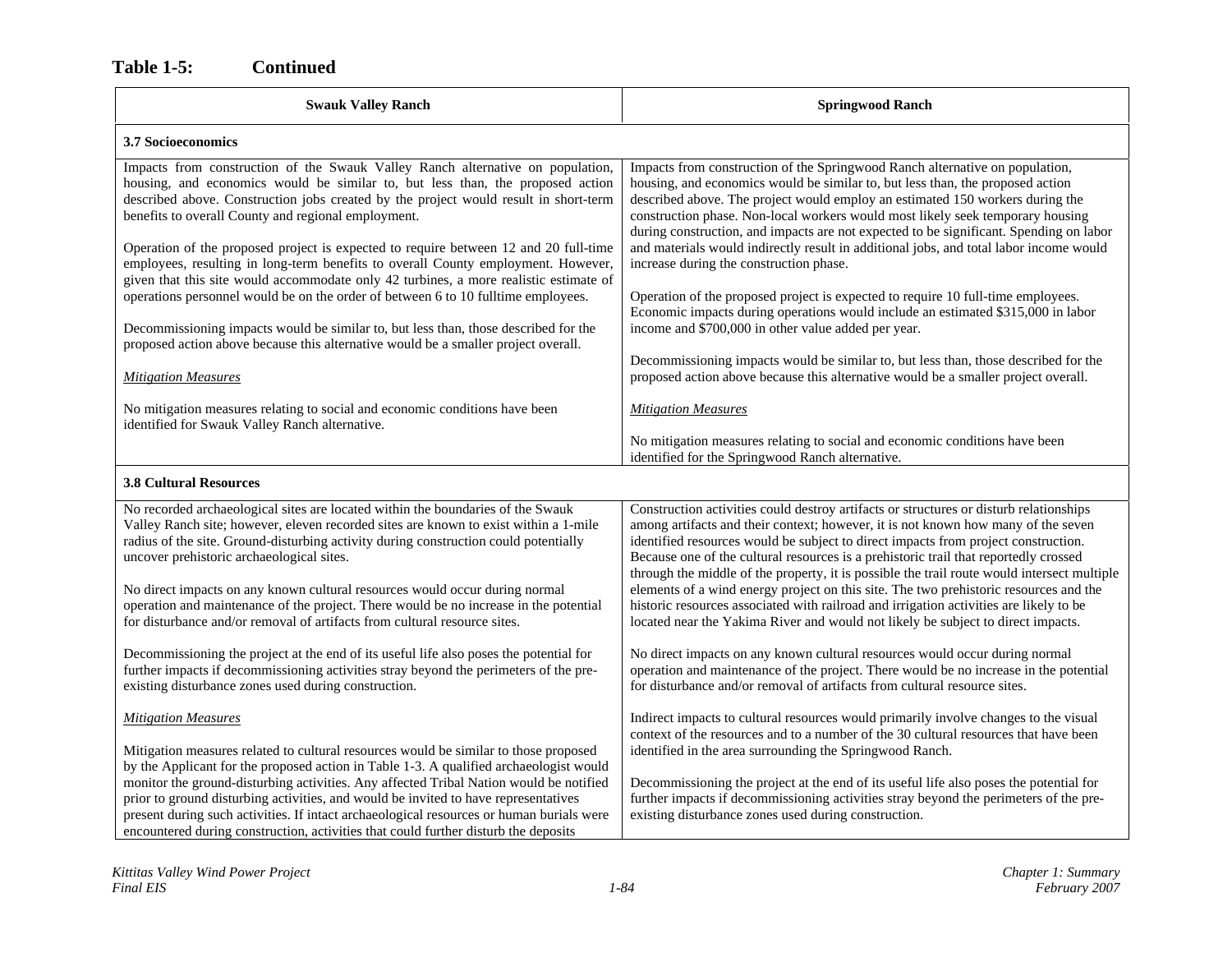| <b>Swauk Valley Ranch</b>                                                                                                                                                                                                                                                                                                                                                                                                                                                                                                                                                                                                                                                                                                                                                                                                                                                                                                                                                                                                                                                                                                                                                                                                                                                                                                                                                                                                                                                                                                                                                                                                                                                                                                                                                                                                                                                                                                                                                                  | <b>Springwood Ranch</b>                                                                                                                                                                                                                                                                                                                                                                                                                                                                                                                                                                                                                                                                                                                                                                                                                                                                                                                                                                                                                                                                                                                                                                                                                                                                                                                                                                                                                                                          |
|--------------------------------------------------------------------------------------------------------------------------------------------------------------------------------------------------------------------------------------------------------------------------------------------------------------------------------------------------------------------------------------------------------------------------------------------------------------------------------------------------------------------------------------------------------------------------------------------------------------------------------------------------------------------------------------------------------------------------------------------------------------------------------------------------------------------------------------------------------------------------------------------------------------------------------------------------------------------------------------------------------------------------------------------------------------------------------------------------------------------------------------------------------------------------------------------------------------------------------------------------------------------------------------------------------------------------------------------------------------------------------------------------------------------------------------------------------------------------------------------------------------------------------------------------------------------------------------------------------------------------------------------------------------------------------------------------------------------------------------------------------------------------------------------------------------------------------------------------------------------------------------------------------------------------------------------------------------------------------------------|----------------------------------------------------------------------------------------------------------------------------------------------------------------------------------------------------------------------------------------------------------------------------------------------------------------------------------------------------------------------------------------------------------------------------------------------------------------------------------------------------------------------------------------------------------------------------------------------------------------------------------------------------------------------------------------------------------------------------------------------------------------------------------------------------------------------------------------------------------------------------------------------------------------------------------------------------------------------------------------------------------------------------------------------------------------------------------------------------------------------------------------------------------------------------------------------------------------------------------------------------------------------------------------------------------------------------------------------------------------------------------------------------------------------------------------------------------------------------------|
| would be directed away from their vicinity. The Washington State Archaeologist and<br>other pertinent parties would be contacted to determine how the materials should be<br>treated, and the area would be secured.                                                                                                                                                                                                                                                                                                                                                                                                                                                                                                                                                                                                                                                                                                                                                                                                                                                                                                                                                                                                                                                                                                                                                                                                                                                                                                                                                                                                                                                                                                                                                                                                                                                                                                                                                                       | <b>Mitigation Measures</b><br>Mitigation measures related to cultural resources would be similar to those proposed<br>by the Applicant for the proposed action in Table 1-3 and as described above for the<br>Swauk Valley Ranch alternative. Prior to construction, mitigation measures<br>appropriate for any crossing of the reported onsite prehistoric trail would need to be<br>developed in consultation with any affected Tribal Nation and with approval by<br>EFSEC.                                                                                                                                                                                                                                                                                                                                                                                                                                                                                                                                                                                                                                                                                                                                                                                                                                                                                                                                                                                                   |
| <b>3.9 Visual Resources</b>                                                                                                                                                                                                                                                                                                                                                                                                                                                                                                                                                                                                                                                                                                                                                                                                                                                                                                                                                                                                                                                                                                                                                                                                                                                                                                                                                                                                                                                                                                                                                                                                                                                                                                                                                                                                                                                                                                                                                                |                                                                                                                                                                                                                                                                                                                                                                                                                                                                                                                                                                                                                                                                                                                                                                                                                                                                                                                                                                                                                                                                                                                                                                                                                                                                                                                                                                                                                                                                                  |
| Under the Swauk Valley Ranch alternative, construction activity and operating<br>turbines would be visible from I-90, SR10, and from nearby residences. Although<br>information from individual viewpoints is not available for this alternative, it is<br>expected that high level impacts would result from this alternative due to its location.<br>During project operations, the visual quality of expected future views would be<br>affected by the size, color, and arrangement of the turbines. The additional impact of<br>experiencing the turbine's strong vertical forms across the wide-open, horizontal space<br>would affect rural residences. Overall, development of a wind farm on Swauk Valley<br>Ranch would significantly change the aesthetic character of the local landscape.<br>Nighttime lighting of turbines and facilities would also be required. The required<br>aviation marking lights would result in significant additional impacts on nearby<br>residents and passing motorists. Security lighting at an O&M facility and a project<br>substation would have minimal impact on the nighttime visual environment if it were<br>tied to motion sensors. Blade glint or glare from sunlight reflecting off moving blades<br>could possibly be an annoyance to potential viewers late in the day.<br><b>Mitigation Measures</b><br>Mitigation measures for the Swauk Valley Ranch alternative would be similar to those<br>proposed by the Applicant for the proposed action in Table 1-3. Mitigation measures<br>implemented could include dust suppression and restoration related to construction,<br>use of neutral colors and nonreflective finishes on project facilities to reduce contrast<br>with surrounding areas, minimum lighting to meet FAA regulations and security<br>concerns, location of electrical facilities underground, pubic education, vegetative<br>screening, and other uniform design features. Additional mitigation measures | Visual impacts associated with construction of the Springwood Ranch alternative<br>would have a temporary but moderate visual impact on views from nearby residences<br>and roads in the Thorp Prairie area. The construction-related visual impact from more<br>distant viewpoints would be low.<br>The Springwood Ranch project would have significant visual impacts during<br>operation. This alternative would be highly visible from I-90, with turbines located in<br>middleground views and breaking the skyline, with similar impacts to views from SR<br>10 and the Thorp Highway. Overall, development of a wind farm on Springwood<br>Ranch would significantly change the aesthetic character of the local landscape,<br>especially as viewed from I-90, and high level impacts would be expected.<br>The required aviation marking lights would result in significant additional impacts on<br>nearby residents and passing motorists. Security lighting at an O&M facility and a<br>project substation would have minimal impact on the nighttime visual environment if it<br>were tied to motion sensors.<br>Blade glint or glare from sunlight reflecting off moving blades could possibly be an<br>annoyance to eastbound drivers on I-90 late in the day.<br><b>Mitigation Measures</b><br>Mitigation measures would be similar to those proposed by the Applicant for the<br>proposed action in Table 1-3 and for the Swauk Valley Ranch alternative, above. |
| appropriate to the specific project site could also be proposed. Some of those measures<br>could be published recommendations from current literature about wind power project<br>aesthetic impacts.                                                                                                                                                                                                                                                                                                                                                                                                                                                                                                                                                                                                                                                                                                                                                                                                                                                                                                                                                                                                                                                                                                                                                                                                                                                                                                                                                                                                                                                                                                                                                                                                                                                                                                                                                                                       |                                                                                                                                                                                                                                                                                                                                                                                                                                                                                                                                                                                                                                                                                                                                                                                                                                                                                                                                                                                                                                                                                                                                                                                                                                                                                                                                                                                                                                                                                  |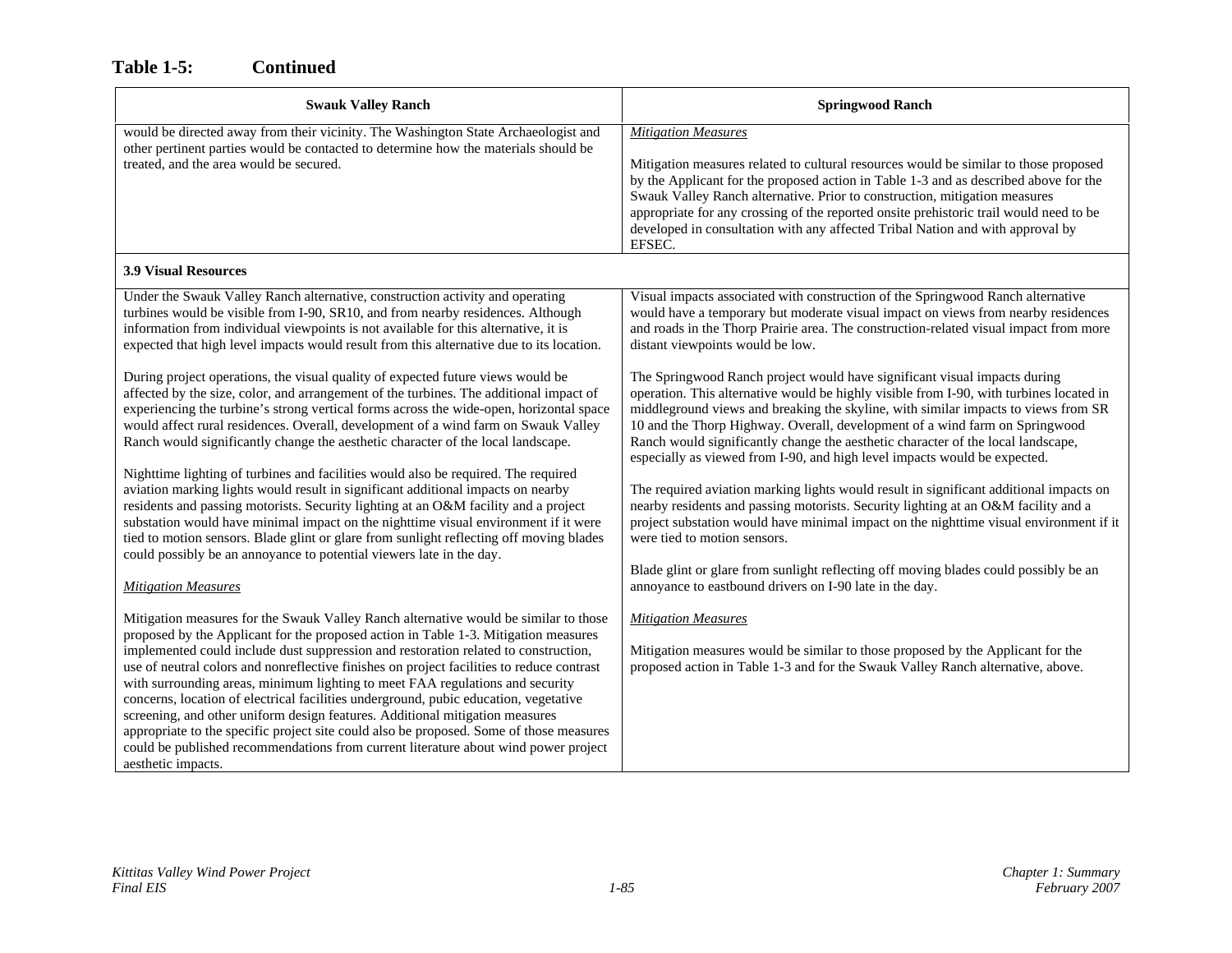| <b>Swauk Valley Ranch</b>                                                                                                                                                                                                                                                                                                                                                                                                                                                                                                                                                                                                                                                                                                                                                                                                                                                                                                                                                                                                                                                                                                                                                                                                                                                                                                                                                                                                                                                                                                                                                                                       | <b>Springwood Ranch</b>                                                                                                                                                                                                                                                                                                                                                                                                                                                                                                                                                                                                                                                                                                                                                                                                                                                                                                                                                                                                                                                                                                                                                                                                                                                                                                                                                                                                                                                                                                                                                                                                                                                                                                                                                                                                                                                                                                                                                                                                                                                                                                                                                                                                            |  |
|-----------------------------------------------------------------------------------------------------------------------------------------------------------------------------------------------------------------------------------------------------------------------------------------------------------------------------------------------------------------------------------------------------------------------------------------------------------------------------------------------------------------------------------------------------------------------------------------------------------------------------------------------------------------------------------------------------------------------------------------------------------------------------------------------------------------------------------------------------------------------------------------------------------------------------------------------------------------------------------------------------------------------------------------------------------------------------------------------------------------------------------------------------------------------------------------------------------------------------------------------------------------------------------------------------------------------------------------------------------------------------------------------------------------------------------------------------------------------------------------------------------------------------------------------------------------------------------------------------------------|------------------------------------------------------------------------------------------------------------------------------------------------------------------------------------------------------------------------------------------------------------------------------------------------------------------------------------------------------------------------------------------------------------------------------------------------------------------------------------------------------------------------------------------------------------------------------------------------------------------------------------------------------------------------------------------------------------------------------------------------------------------------------------------------------------------------------------------------------------------------------------------------------------------------------------------------------------------------------------------------------------------------------------------------------------------------------------------------------------------------------------------------------------------------------------------------------------------------------------------------------------------------------------------------------------------------------------------------------------------------------------------------------------------------------------------------------------------------------------------------------------------------------------------------------------------------------------------------------------------------------------------------------------------------------------------------------------------------------------------------------------------------------------------------------------------------------------------------------------------------------------------------------------------------------------------------------------------------------------------------------------------------------------------------------------------------------------------------------------------------------------------------------------------------------------------------------------------------------------|--|
| 3.10 Transportation                                                                                                                                                                                                                                                                                                                                                                                                                                                                                                                                                                                                                                                                                                                                                                                                                                                                                                                                                                                                                                                                                                                                                                                                                                                                                                                                                                                                                                                                                                                                                                                             |                                                                                                                                                                                                                                                                                                                                                                                                                                                                                                                                                                                                                                                                                                                                                                                                                                                                                                                                                                                                                                                                                                                                                                                                                                                                                                                                                                                                                                                                                                                                                                                                                                                                                                                                                                                                                                                                                                                                                                                                                                                                                                                                                                                                                                    |  |
| Potential impacts of construction include traffic delays and degradation of the road<br>surface caused by trucks delivering tower components. Most construction traffic would<br>travel to the site using I-90, SR 10, and the Kittitas County road network.<br>Construction-related parking would be located at an appropriate, designated area or<br>along site access roads.<br>Wind turbine components would need to be transported along state highways from a<br>larger metropolitan area such as Seattle. Trucks delivering construction equipment and<br>materials to the project site would exceed the WSDOT legal load limit, requiring<br>special permits to be issued for vehicles exceeding the state's maximum size, weight,<br>and load limits.<br>Trips generated by onsite workers present during operation would not affect the<br>existing level of service at local intersections. The wind towers would be closer to I-90<br>compared to the Kittitas Valley, Desert Claim, and Wild Horse sites, and it is<br>anticipated that some travelers on I-90 would leave the freeway to take a closer look at<br>the facility.<br>A detailed evaluation of potential airspace conflicts has not been completed for the<br>Swauk Valley Ranch alternative.<br><b>Mitigation Measures</b><br>A TMP would be prepared for this project containing similar construction traffic<br>management measures as described for the proposed action. The TMP would contain<br>site-specific measures to accommodate travelers on I-90 that would leave the freeway<br>to take a closer look at the facility. | Due to the very low existing traffic volumes, the traffic generated by construction<br>would not affect level of service on local roads in the project area. Potential impacts of<br>construction include degradation of the road surface caused by trucks delivering tower<br>components. In addition, the delivery of turbine components might be difficult due to<br>the physical constrictions of the Elk Heights interchange and the adjacent intersection<br>of Elk Heights Road and Thorp Prairie Road. The Thorp Prairie Road has numerous<br>horizontal and vertical curves that might be problematic for transporters with low<br>clearances. Increases in traffic could result in an increase in accidents in the project<br>area.<br>Trips generated by onsite workers present during operation would not affect the<br>existing level of service at local intersections. The wind towers would be closer to I-90<br>compared to the Kittitas Valley, Wild Horse, and Desert Claim sites, and it is<br>anticipated that some travelers on I-90 would leave the freeway to take a closer look at<br>the facility.<br>A detailed evaluation of potential airspace conflicts has not been completed. However,<br>based on the project site location, it does not appear that a wind energy project at the<br>Springwood Ranch site would interfere with air traffic or airspace at either Bowers<br>Field or the Cle Elum Municipal Airport.<br><b>Mitigation Measures</b><br>A TMP would be prepared for this project containing similar construction traffic<br>management measures as described for the proposed action in Table 1-3. The TMP<br>would contain site-specific measures to address physical roadway constrictions for<br>trucks delivering tower components (i.e., the Elk Heights interchange, the adjacent<br>intersection of Elk Heights Road and Thorp Prairie Road, and numerous horizontal and<br>vertical curves on Thorp Prairie Road).<br>To avoid tourists making U-turns on county roads with narrow or no shoulders, a<br>turnaround and small off-road parking area at a suitable viewpoint on Thorp Prairie<br>Road would be constructed where interpretive information could be included. |  |
| 3.11 Air Quality                                                                                                                                                                                                                                                                                                                                                                                                                                                                                                                                                                                                                                                                                                                                                                                                                                                                                                                                                                                                                                                                                                                                                                                                                                                                                                                                                                                                                                                                                                                                                                                                |                                                                                                                                                                                                                                                                                                                                                                                                                                                                                                                                                                                                                                                                                                                                                                                                                                                                                                                                                                                                                                                                                                                                                                                                                                                                                                                                                                                                                                                                                                                                                                                                                                                                                                                                                                                                                                                                                                                                                                                                                                                                                                                                                                                                                                    |  |
| Impacts of this alternative would be similar to those described for the proposed action<br>due to the similarities in construction, operations, and maintenance activities<br>associated with the proposed projects.                                                                                                                                                                                                                                                                                                                                                                                                                                                                                                                                                                                                                                                                                                                                                                                                                                                                                                                                                                                                                                                                                                                                                                                                                                                                                                                                                                                            | Impacts of this alternative would be similar to those described for the proposed action<br>due to the similarities in construction, operations, and maintenance activities<br>associated with the proposed projects.                                                                                                                                                                                                                                                                                                                                                                                                                                                                                                                                                                                                                                                                                                                                                                                                                                                                                                                                                                                                                                                                                                                                                                                                                                                                                                                                                                                                                                                                                                                                                                                                                                                                                                                                                                                                                                                                                                                                                                                                               |  |
| <b>Mitigation Measures</b>                                                                                                                                                                                                                                                                                                                                                                                                                                                                                                                                                                                                                                                                                                                                                                                                                                                                                                                                                                                                                                                                                                                                                                                                                                                                                                                                                                                                                                                                                                                                                                                      | <b>Mitigation Measures</b>                                                                                                                                                                                                                                                                                                                                                                                                                                                                                                                                                                                                                                                                                                                                                                                                                                                                                                                                                                                                                                                                                                                                                                                                                                                                                                                                                                                                                                                                                                                                                                                                                                                                                                                                                                                                                                                                                                                                                                                                                                                                                                                                                                                                         |  |
| Because of similarities in construction, operations, and maintenance activities, the                                                                                                                                                                                                                                                                                                                                                                                                                                                                                                                                                                                                                                                                                                                                                                                                                                                                                                                                                                                                                                                                                                                                                                                                                                                                                                                                                                                                                                                                                                                            | Because of similarities in construction, operations, and maintenance activities, the                                                                                                                                                                                                                                                                                                                                                                                                                                                                                                                                                                                                                                                                                                                                                                                                                                                                                                                                                                                                                                                                                                                                                                                                                                                                                                                                                                                                                                                                                                                                                                                                                                                                                                                                                                                                                                                                                                                                                                                                                                                                                                                                               |  |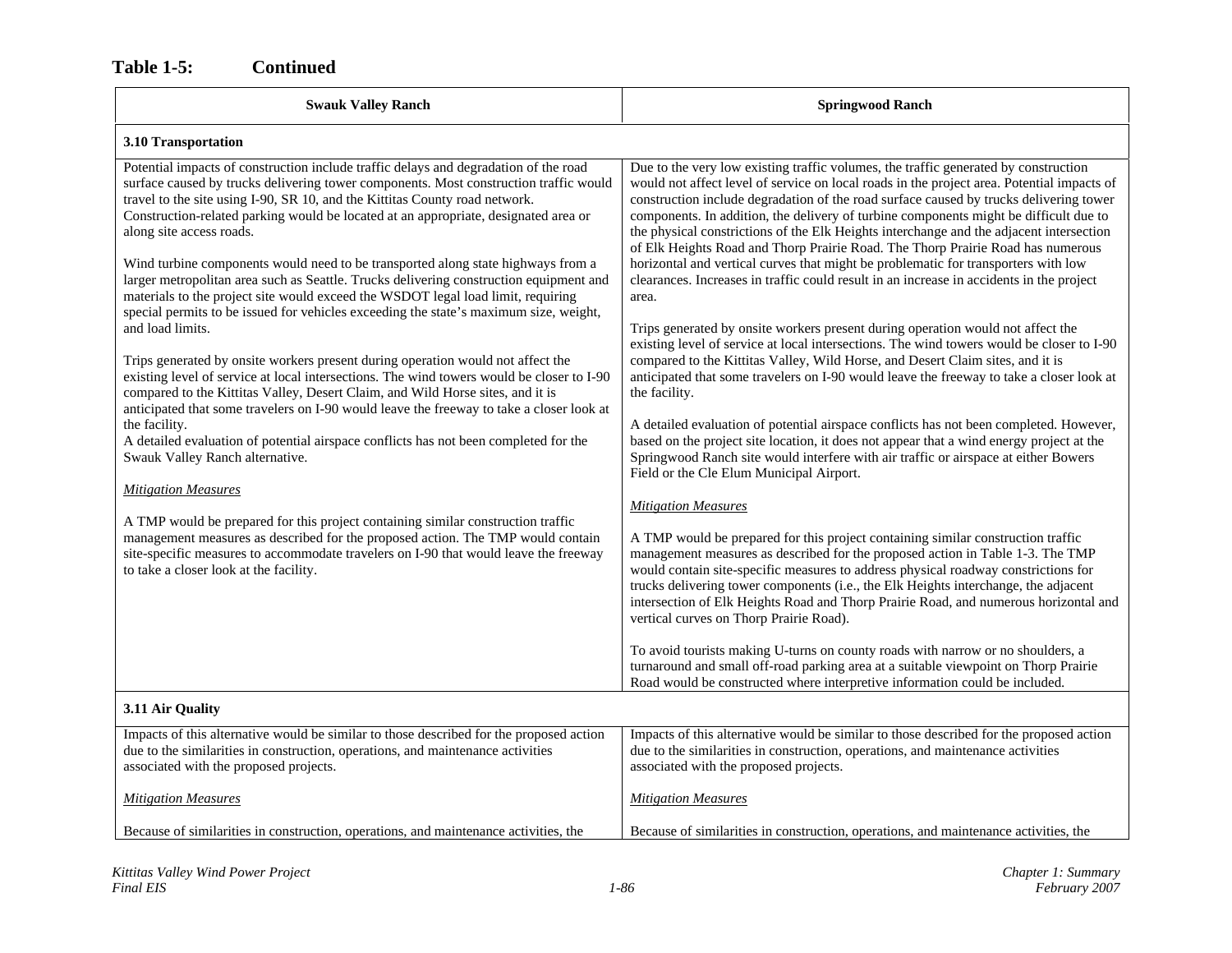| <b>Swauk Valley Ranch</b>                                                                                                                                                                                                                                                                                                                                                                                                                                                                                                                                                                                                                                                                                                                                                                                                                                                                                                                                                                                                                                                                                                                                                                                                                                                                                                                                                                                                                                                                                               | <b>Springwood Ranch</b>                                                                                                                                                                                                                                                                                                                                                                                                                                                                                                                                                                                                                                                                                                                                                                                                                                                                                                                                                                                                                                                            |
|-------------------------------------------------------------------------------------------------------------------------------------------------------------------------------------------------------------------------------------------------------------------------------------------------------------------------------------------------------------------------------------------------------------------------------------------------------------------------------------------------------------------------------------------------------------------------------------------------------------------------------------------------------------------------------------------------------------------------------------------------------------------------------------------------------------------------------------------------------------------------------------------------------------------------------------------------------------------------------------------------------------------------------------------------------------------------------------------------------------------------------------------------------------------------------------------------------------------------------------------------------------------------------------------------------------------------------------------------------------------------------------------------------------------------------------------------------------------------------------------------------------------------|------------------------------------------------------------------------------------------------------------------------------------------------------------------------------------------------------------------------------------------------------------------------------------------------------------------------------------------------------------------------------------------------------------------------------------------------------------------------------------------------------------------------------------------------------------------------------------------------------------------------------------------------------------------------------------------------------------------------------------------------------------------------------------------------------------------------------------------------------------------------------------------------------------------------------------------------------------------------------------------------------------------------------------------------------------------------------------|
| Swauk Valley Ranch alternative would implement the same mitigation measures for<br>construction-related air emissions and dust as described for the proposed action (see<br>Table 1-3).                                                                                                                                                                                                                                                                                                                                                                                                                                                                                                                                                                                                                                                                                                                                                                                                                                                                                                                                                                                                                                                                                                                                                                                                                                                                                                                                 | Springwood Ranch alternative would implement the same mitigation measures for<br>construction-related air emissions and dust as described for the proposed action (see<br>Table 1-3).                                                                                                                                                                                                                                                                                                                                                                                                                                                                                                                                                                                                                                                                                                                                                                                                                                                                                              |
| 3.12 Noise                                                                                                                                                                                                                                                                                                                                                                                                                                                                                                                                                                                                                                                                                                                                                                                                                                                                                                                                                                                                                                                                                                                                                                                                                                                                                                                                                                                                                                                                                                              |                                                                                                                                                                                                                                                                                                                                                                                                                                                                                                                                                                                                                                                                                                                                                                                                                                                                                                                                                                                                                                                                                    |
| Noise generated by construction equipment is expected to vary, depending on the<br>construction phase, but would not be expected to substantially impair nearby<br>residential land uses. Temporary blasting noise impacts would be associated with<br>construction of the wind turbines. Construction vehicles traveling on local roadways<br>and other nearby roads would temporarily increase noise levels.<br>Noise levels during project operations could exceed regulatory thresholds, depending<br>on the distance between turbine strings and residences. Changes in background noise<br>levels could be perceived as adverse depending on the magnitude of that change and<br>the nature of the receptor. Minor increases in traffic along US 97 and project access<br>roads during project operations would not be expected to generate substantial adverse<br>noise effects. The project would not result in any significant impacts from ground<br>borne vibration.<br>Noise emissions resulting from decommissioning would be expected to be similar to,<br>or lower than, noise levels encountered during construction.<br><b>Mitigation Measures</b><br>The Swauk Valley Ranch alternative would implement mitigation measures for<br>construction noise similar to those recommended for the proposed action in Table 1-3.<br>An acoustical analysis of the final turbine layout could be prepared similar to that<br>described for the proposed action. Turbines could be relocated or removed, to the | Noise generated by construction equipment is expected to vary, depending on the<br>construction phase, but would not be expected to substantially impair nearby<br>residential land uses.<br>Several residences are within approximately 500 feet of one or two turbine locations in<br>the northwestern corner of the Springwood Ranch layout. The closest residences could<br>be subject to operational noise in excess of the nighttime noise level of 50 dBA for<br>EDNA Class A receivers and/or noise level increases of about 10 dBA. It is possible<br>that the proposed Springwood Ranch project might result in significant noise impacts<br>to these residences unless the turbines in question were relocated or eliminated.<br>Noise emissions resulting from decommissioning would be expected to be similar to,<br>or lower than, noise levels encountered during construction.<br><b>Mitigation Measures</b><br>Mitigation measures would be similar to those described for the proposed action in<br>Table 1-3 and for the Swauk Valley Ranch alternative, above. |
| extent necessary to meet applicable regulatory thresholds.                                                                                                                                                                                                                                                                                                                                                                                                                                                                                                                                                                                                                                                                                                                                                                                                                                                                                                                                                                                                                                                                                                                                                                                                                                                                                                                                                                                                                                                              |                                                                                                                                                                                                                                                                                                                                                                                                                                                                                                                                                                                                                                                                                                                                                                                                                                                                                                                                                                                                                                                                                    |
| <b>3.13 Public Services and Utilities</b>                                                                                                                                                                                                                                                                                                                                                                                                                                                                                                                                                                                                                                                                                                                                                                                                                                                                                                                                                                                                                                                                                                                                                                                                                                                                                                                                                                                                                                                                               |                                                                                                                                                                                                                                                                                                                                                                                                                                                                                                                                                                                                                                                                                                                                                                                                                                                                                                                                                                                                                                                                                    |
| Demands on public services and utilities for the Swauk Valley Ranch alternative<br>would be similar to, but likely less than, those described for the proposed action and<br>the other alternatives due to the relatively small size of this alternative. Construction<br>activities could potentially result in additional calls for fire response and law<br>enforcement. As with any construction site, the demand for EMS could increase due to<br>the potential for construction related accidents.<br>Project-related demands on schools, water supply, sewer and solid waste disposal, and<br>communication services would also be less than those described for the proposed<br>action.                                                                                                                                                                                                                                                                                                                                                                                                                                                                                                                                                                                                                                                                                                                                                                                                                         | Impacts of the Springwood Ranch alternative on public services and utilities would be<br>similar to those described for the proposed action. Potential needs for fire service<br>during construction and operation would likely be addressed by a service contract with<br>Fire District No. 1, based in Thorp.<br>It is anticipated that project-related demands for police, schools, solid waste disposal,<br>and communications services would be limited or minimal on existing service systems.<br>Needs for water supply and sewer service would be addressed internally through<br>project construction and operation plans and would have minimal impacts on existing<br>delivery systems for those utility services.                                                                                                                                                                                                                                                                                                                                                      |